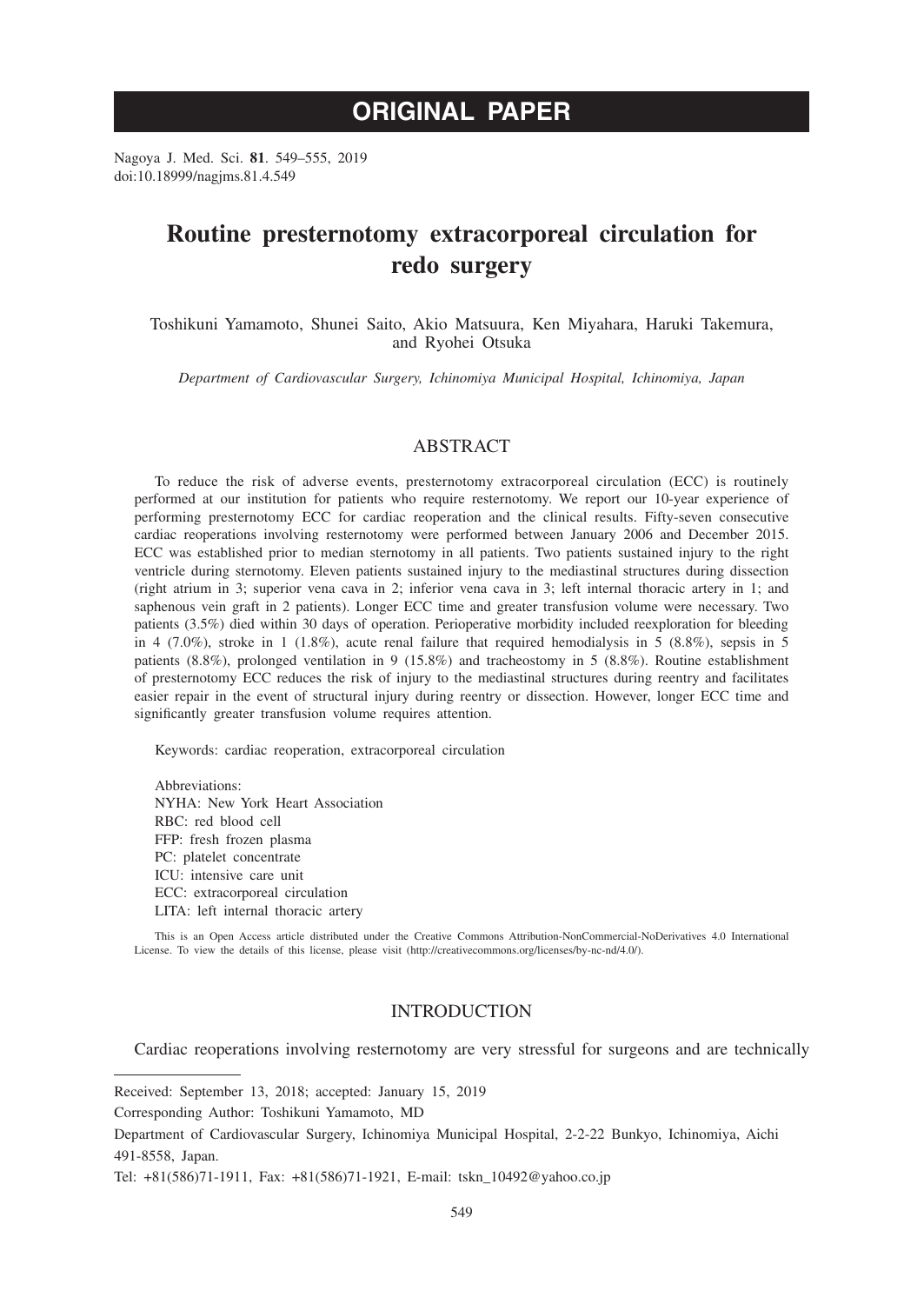#### Toshikuni Yamamoto et al

challenging.1 Adverse events including injuries to the heart, great vessels, or bypass grafts are liable to occur during sternotomy and dissection.<sup>2</sup> In particular, aortic injury with catastrophic hemorrhage is associated with a high mortality rate.<sup>3</sup> To reduce the risk of these events, establishment of presternotomy extracorporeal circulation (ECC) is recognized as a preventive procedure in selected patients.4 However, it is often difficult to preoperatively predict the precise risk of injury during sternotomy or dissection. Thus, presternotomy ECC has been established as a routine protocol at our institution for patients who require resternotomy. Herein, we report our 10-year experience of performing presternotomy ECC for cardiac reoperation and the clinical results.

# MATERIALS AND METHODS

### *Patient Population and Definition*

Fifty-seven consecutive cardiac reoperations involving resternotomy performed at the Ichinomiya Municipal Hospital between January 2006 and December 2015 were included in this study. ECC was established prior to median sternotomy in all patients, and medical records were retrospectively analyzed. Injury to mediastinal structure was defined as the requirement for repair.

#### *Surgical Technique*

Defibrillation pads were placed on the chest of patients. In all patients, arterial cannulation was performed either via the femoral or axillary artery and venous cannulation was performed via the femoral vein. Under transesophageal guidance, a cannula with multiple side-holes was introduced into the superior vena cava. When necessary, an additional cannula was placed in the superior vena cava post sternotomy. Arterial cannulation was performed via the femoral artery in 54 patients (94.7%) and via the axillary artery in 3 patients (5.3%). Among the 3 axillary artery cases, bilateral axillary artery was used in 1 patient and unilateral axillary artery was used in the other 2. Following the establishment of ECC, intravascular volume was shifted to the heart lung machine to a possible extent using vacuum assistance. Resternotomy was then performed using an oscillating saw. In most cases, the patient's body temperature was cooled to 32°C (bladder temperature) prior to sternotomy. For patients with aortic pseudoaneurysm or huge true aneurysm, systemic cooling to <28°C was applied prior to sternotomy to achieve deep hypothermic circulatory arrest following aneurysm rupture. In patients with a patent left internal thoracic artery (LITA), cardiac arrest was achieved by clamping the LITA till 2009. After 2010, the LITA was not touched, and cardiac arrest was maintained by hypothermia and hyperkalemia. Left ventricular venting was usually achieved via the right upper pulmonary vein.

# **RESULTS**

### *Patient characteristics*

Preoperative patient characteristics are summarized in Table 1. The mean age of 57 patients was  $67.0 \pm 9.3$  years (range, 38–85 years), and  $52.6\%$  of patients were male. First-time cardiac reoperation was performed in 43 patients (75.4%), second-time in 11 (19.3%), third-time in 2 (3.5%), and fourth-time in 1 patient (1.8%). Valvular disease was the most frequent indication for reoperation (42 patients, 73.7%). Ten patients (17.5%) had aortic disease including pseudoaneurysms (4 patients, 7.0%). In 17 patients (29.8%), the primary surgery was coronary artery bypass grafting with or without additional procedures, and 9 patients (15.8%) had a patent LITA. Operations were performed in an urgent setting in 5 patients (8.8%) and in an emergency setting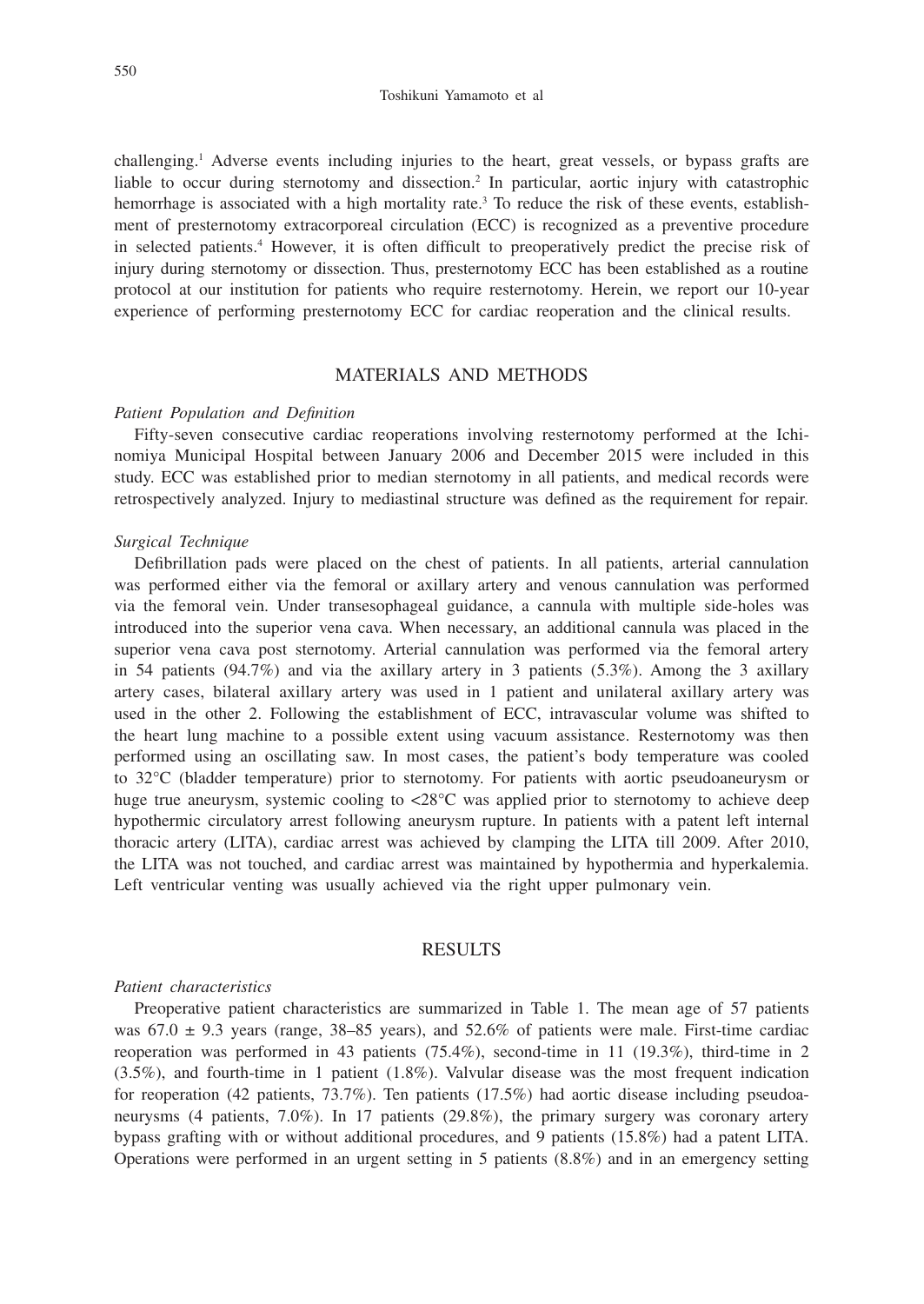|                                                   | $n = 57$       |
|---------------------------------------------------|----------------|
| Age, years                                        | $67.0 \pm 9.3$ |
| Male                                              | 30 (52.6%)     |
| Hypertension                                      | 31 (54.4%)     |
| Dyslipidemia                                      | 14 $(24.6\%)$  |
| Diabetes mellitus                                 | 11 (19.3%)     |
| Class 3 or 4 (NYHA classification)                | 30 (52.6%)     |
| Left ventricular ejection fraction $\langle 40\%$ | $5(8.8\%)$     |
| Preoperative renal failure                        | $7(12.3\%)$    |
| Chronic hemodialysis                              | 2 $(3.5\%)$    |
| Preoperative neurologic deficits                  | 7(12.3%)       |
| Operative priority                                |                |
| Emergency                                         | 2 $(3.5\%)$    |
| Urgent                                            | $5(8.8\%)$     |
| Elective                                          | 50 (87.7%)     |
| Previous cardiac operations                       |                |
| Valvular                                          | 36 (63.2%)     |
| Aortic                                            | $9(15.8\%)$    |
| Coronary                                          | $17(29.8\%)$   |
| With patent LITA                                  | $9(15.8\%)$    |
| Others                                            | $5(8.8\%)$     |
| Reoperation number                                |                |
| 1                                                 | 43 (75.4%)     |
| $\overline{c}$                                    | 11 $(19.3\%)$  |
| 3                                                 | 2 $(3.5\%)$    |
| $\overline{4}$                                    | $1(1.8\%)$     |
| Indication to reoperation                         |                |
| Valvular                                          | 42 (73.7%)     |
| Aortic                                            | 10(17.5%)      |
| True aneurysm                                     | 2 $(3.5\%)$    |
| Pseudoaneurysm                                    | 4 $(7.0\%)$    |
| Coronary                                          | 2 $(3.5\%)$    |
| Others                                            | $3(5.3\%)$     |

**Table 1** Preoperative Patient Characteristics

LITA: left internal thoracic artery, NYHA: New York Heart Association

## in 2 patients (3.5%).

#### *Intraoperative Data*

Intraoperative data are presented in Table 2. The mean operative, ECC, and cardiac arrest time was  $599 \pm 164$  min,  $403 \pm 121$  min, and  $160 \pm 80$  min, respectively. The mean ECC time before cardiac arrest was  $158 \pm 49$  min. At the end of the operation, 6 patients (10.5%) required the use of intra-aortic balloon pump and 3 patients (5.3%) required extracorporeal membrane oxygenation because of reduced lung oxygenation and repetitive ventricular fibrillation or right ventricular failure, respectively. Blood transfusion was performed in 56 patients (98.2%). The mean number of units of red blood cell (RBC), fresh frozen plasma (FFP), and platelet concentrate (PC) was  $13.2 \pm 6.5$ ,  $10.3 \pm 5.5$ , and  $23.5 \pm 8.7$ , respectively. The number of units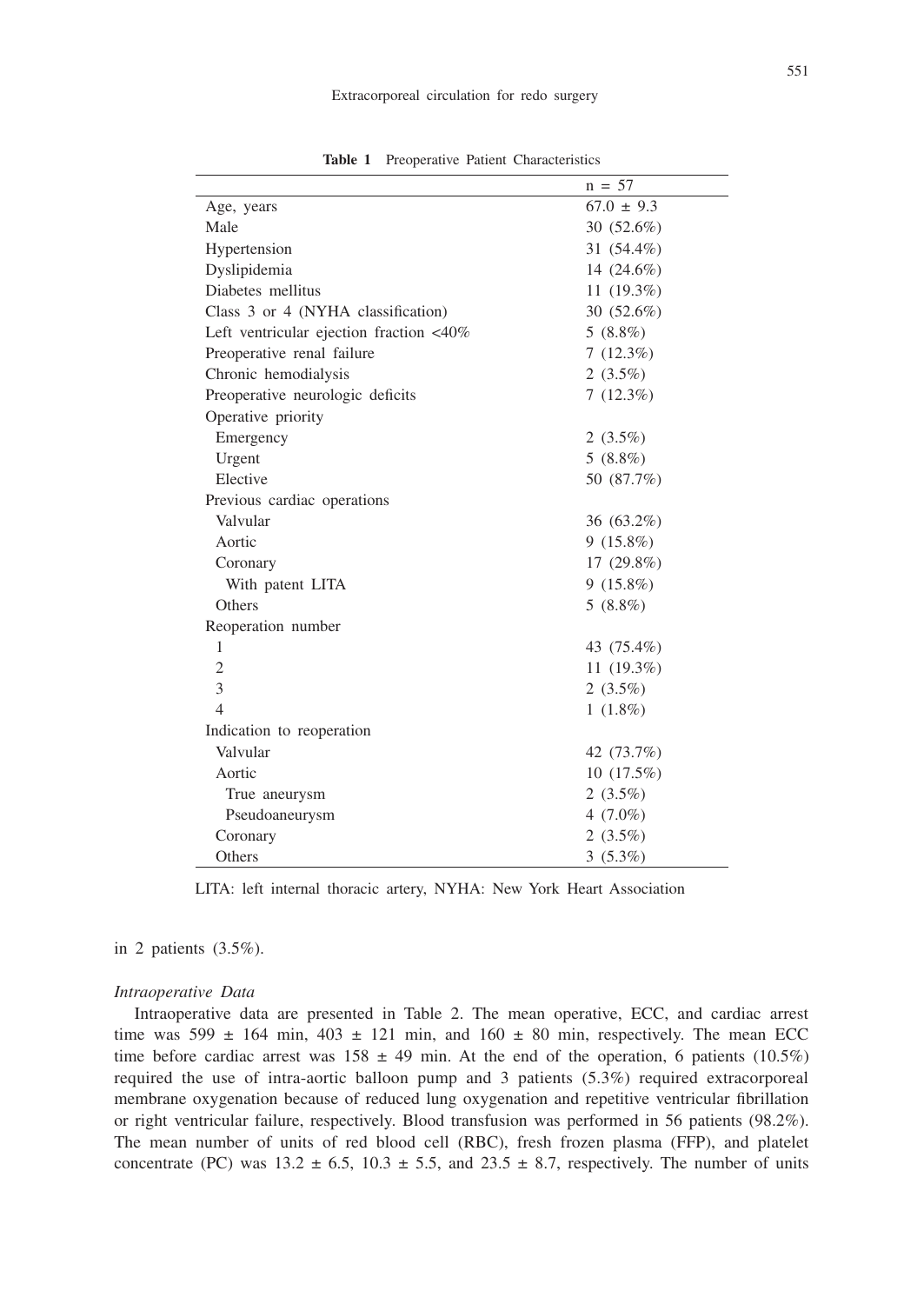|                                                      | $n = 57$       |
|------------------------------------------------------|----------------|
| Operation time, minutes                              | $599 \pm 164$  |
| Extracorporeal circulation time, minutes             | $403 \pm 121$  |
| Before cardiac arrest                                | $158 \pm 49$   |
| Cardiac arrest time, minutes                         | $160 \pm 80$   |
| Arterial cannulation site                            |                |
| Femoral                                              | 54 (94.7%)     |
| Biaxillary                                           | $1(1.8\%)$     |
| Uniaxillary                                          | 2 $(3.5\%)$    |
| Bladder temperature at the time of sternotomy        |                |
| $\geq 32^{\circ}$ C                                  | 50 (87.7%)     |
| $28-32$ °C                                           | 2 $(3.5\%)$    |
| $25-28$ °C                                           | $3(5.3\%)$     |
| $\leq$ 25°C                                          | 2 $(3.5\%)$    |
| Cardiac arrest in patient with patent LITA $(n = 9)$ |                |
| Clamp                                                | 4              |
| Non-clamp                                            | $\overline{4}$ |
| Mechanical circulatory support                       | 9(15.7%)       |
| Intra-aortic balloon pump                            | $6(10.5\%)$    |
| Extracorporeal membrane oxygenation                  | $3(5.3\%)$     |
| Intraoperative blood transfusion                     |                |
| RBC, unit number                                     | $13.2 \pm 6.5$ |
| Before cardiac arrest                                | $3.0 \pm 3.1$  |
| FFP, unit number                                     | $10.3 \pm 5.5$ |
| PC, unit number                                      | $23.5 \pm 8.7$ |
|                                                      |                |

**Table 2** Intraoperative Data

RBC: red blood cell, FFP: fresh frozen plasma, PC: platelet concentrate

| Overall                       | $n=13$ |
|-------------------------------|--------|
| During resternotomy $(n = 2)$ |        |
| Right ventricle               |        |
| During dissection $(n = 11)$  |        |
| Right atrium                  |        |
| Superior vena cava            |        |
| Inferior vena cava            |        |
| Saphenous vein grafts         |        |
| <b>LITA</b>                   |        |

**Table 3** Injuries to the mediastinal structure

of RBC used before cardiac arrest was  $3.0 \pm 3.1$ .

According to the operative records, 2 patients sustained injury to the right ventricle during sternotomy. Eleven patients sustained injury to the mediastinal structures during dissection (right atrium in 3; superior vena cava in 2; inferior vena cava in 3; LITA in 1; and saphenous vein graft in 2 patients). Although unplanned hypothermic circulatory arrest was required in 1 superior vena cava case, all of the injuries were adequately repaired. Details of the injuries are presented in Table 3. In 1 patient, the LITA was injured during dissection. A perfusion cannula connected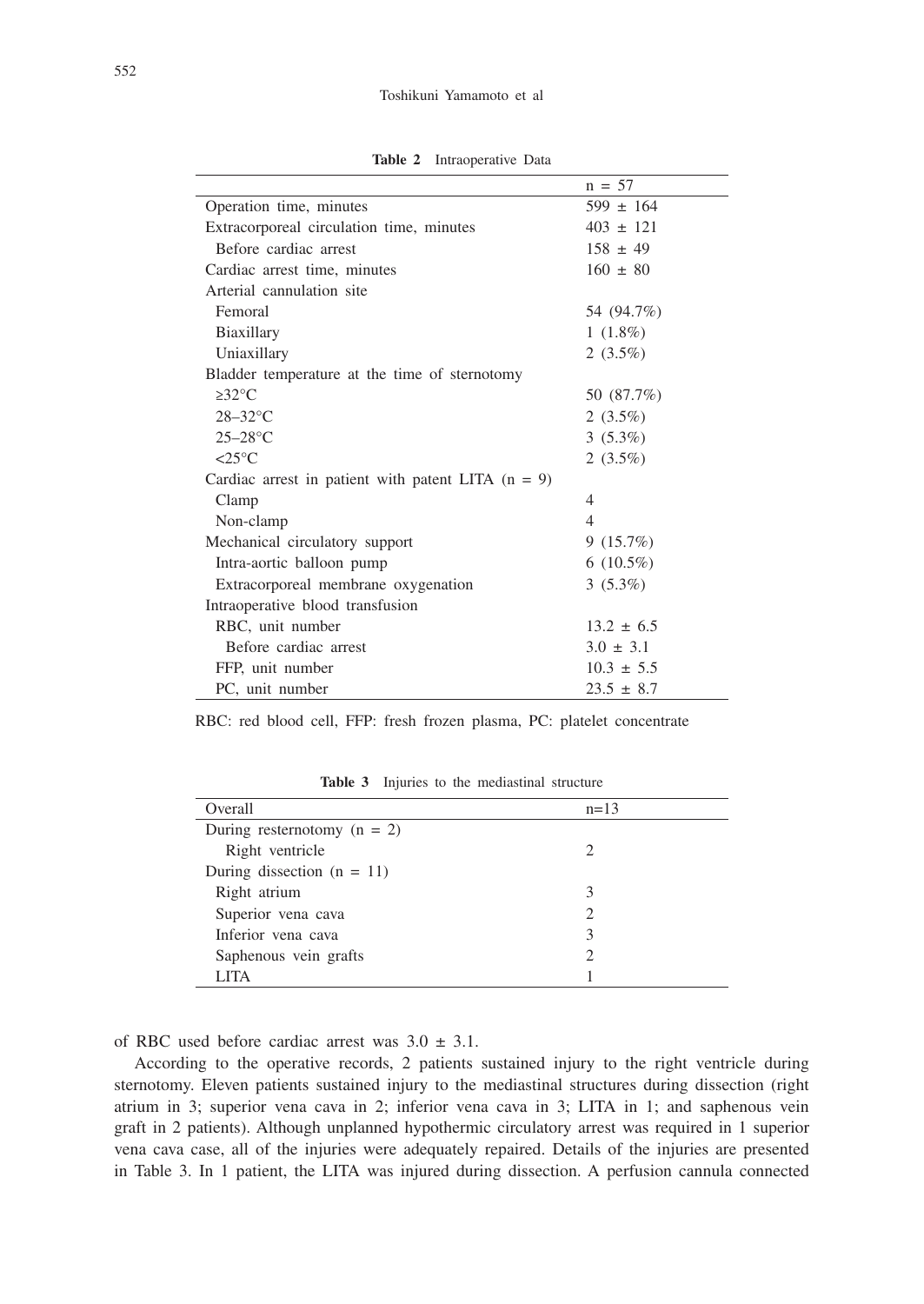| $n = 57$        |
|-----------------|
| 16              |
| 4               |
| 11 $(19.3\%)$   |
| 2 $(3.5\%)$     |
| $5(8.8\%)$      |
|                 |
| 4 $(7.0\%)$     |
| $1(1.8\%)$      |
| $5(8.8\%)$      |
| $5(8.8\%)$      |
| $0(0.0\%)$      |
| $9(15.8\%)$     |
| $5(8.8\%)$      |
|                 |
| $5.2 \pm 7.8$   |
| $6.0 \pm 18.9$  |
| $10.2 \pm 21.3$ |
|                 |

**Table 4** Postoperative Data

ICU: intensive care unit

to the ECC was immediately inserted into the LITA and deep hypothermic circulatory arrest was established. At the final stage of the operation, the right internal thoracic artery was anastomosed to the distal LITA in an end-to-side fashion and the proximal LITA was ligated. Postoperative echocardiogram showed no sign of left ventricular dysfunction.

#### *Postoperative Data*

Postoperative data are presented in Table 4. The median mechanical ventilation time was 16 hours and the median length of stay in the intensive care unit (ICU) was 4 days. Eleven patients (19.3%) stayed in the ICU exceeded 7 days. Two patients (3.5%) died within 30 days of operation due to uncontrolled sepsis or right ventricular failure. In-hospital mortality was 8.8% (5 patients), and it was caused by uncontrolled sepsis in 2, cardiac sarcoma in 1, and acute renal failure in 2 patients. Perioperative morbidity included reexploration for bleeding in 4 (7.0%), stroke in 1  $(1.8\%)$ , acute renal failure that required hemodialysis in 5 (8.8%), sepsis in 5 patients (8.8%), prolonged ventilation beyond 72 hours after operation in 9 (15.8%) and tracheostomy in 5 (8.8%). None of the patients developed mediastinitis. The mean number of units of RBC, FFP, and PC in postoperative period was  $5.2 \pm 7.8$ ,  $6.0 \pm 18.9$ , and  $10.2 \pm 21.3$ , respectively.

## DISCUSSION

Injury to the mediastinal structures is associated with poor outcomes during reoperations that require resternotomy. In a study by Roselli et  $al$ ,<sup>2</sup> the rate of stroke, myocardial infarction, or in-hospital mortality was  $19\%$  in patients with intraoperative injury, whereas it was  $6.2\%$ in patients without injury. Interestingly, injuries occurred more commonly during dissection (39%) than during sternal reentry (23%). An effective solution to this problem is to establish presternotomy ECC. Shifting of the intravascular volume to the heart lung machine with sufficient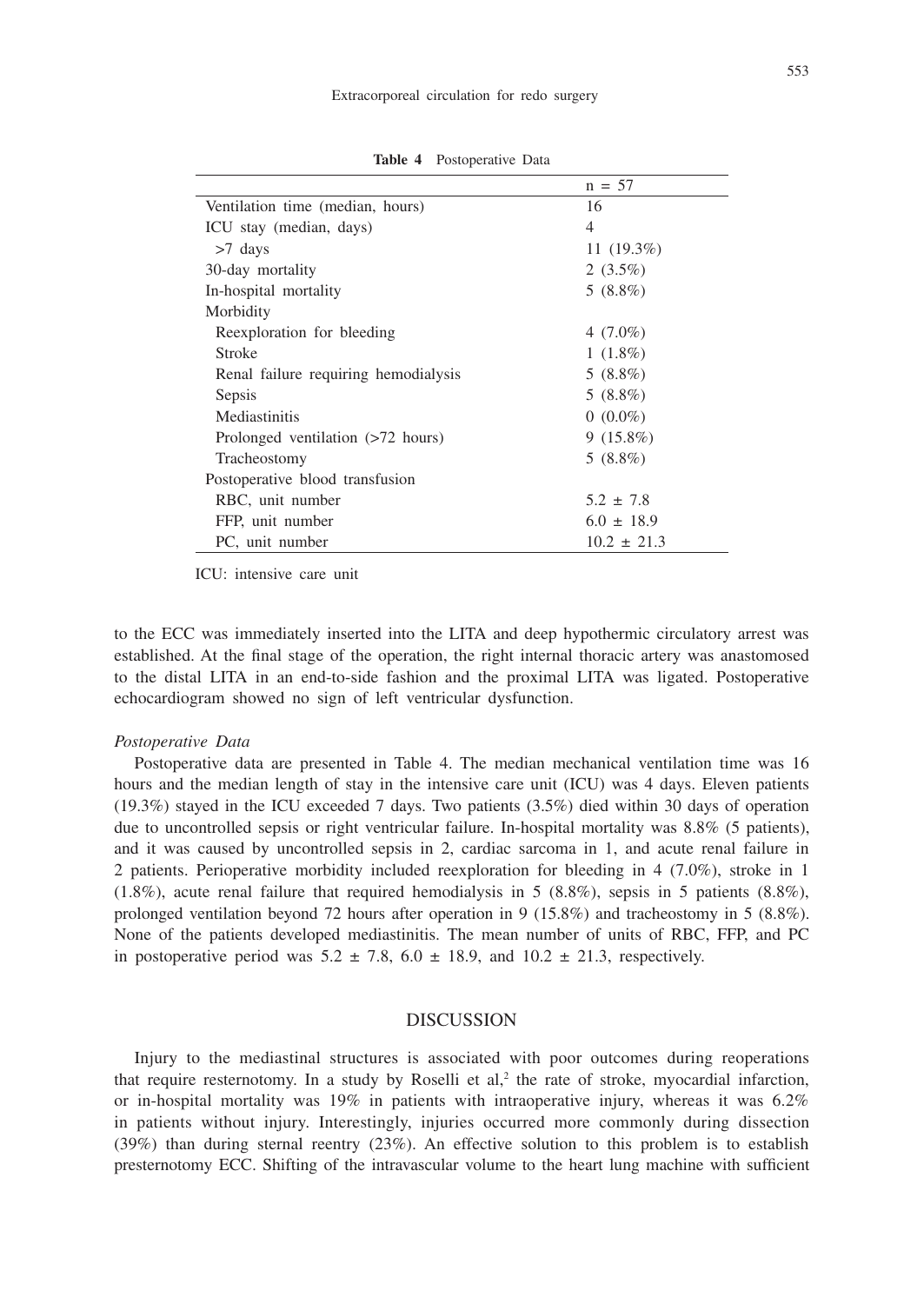venous drainage reduces the risk of injury to the innominate vein, aorta, and right ventricle during sternotomy. Moreover, ECC facilitates adequate and comfortable repair in the event of injury during reentry or dissection.4 In our series, potentially catastrophic injuries to the LITA graft, saphenous vein graft, superior vena cava, or inferior vena cava were encountered, which were adequately dealt with. Based on our experience, we believe that presternotomy ECC relieves surgeons' stress and anxiety and facilitates safer reoperation.

According to 3 previous reports, $46$  presternotomy ECC is indicated in the following situations: close adhesions between the sternum and aorta, right ventricle or bypass grafts; presence of pseudoaneurysm; tricuspid regurgitation with a dilated right ventricle; pulmonary hypertension; low ejection fraction; and a history of mediastinitis,  $>2$  sternotomies or chest radiation. However, we believe that it is difficult to accurately predict the risk of reentry injury based on computed tomography scan. Clearly, preoperative assessment of the risk of injury during dissection is inherently difficult. Thus, we introduced the strategy to establish ECC prior to reentry for all patients who require redo sternotomy.

The likely concerns of surgeons who have a negative perception of presternotomy ECC include the risk of excessive bleeding due to longer ECC time and the resultant prolongation of the operation time. However, previous reports have suggested that this is not always true. In their randomized study, Kuralay et al<sup>7</sup> compared 2 groups ( $n = 100$  for each) with and without presternotomy ECC. The group with presternotomy ECC was associated with a longer ECC time (93  $\pm$  9 vs. 71  $\pm$  11 min), shorter operation time (155  $\pm$  23 vs. 185  $\pm$  32 min), lesser postoperative bleeding (450  $\pm$  135 vs. 850  $\pm$  250 mL), and lower requirement for transfusion  $(3.3 \pm 1.2 \text{ vs. } 5.8 \pm 0.9 \text{ U})$  compared with the group without presternotomy ECC. Luciani et al<sup>4</sup> compared 158 matched pairs with and without presternotomy ECC. Similarly, they demonstrated that operative time (231.9  $\pm$  24.3 vs. 278  $\pm$  36.1 min) and postoperative bleeding (264.3  $\pm$  38 vs.  $379 \pm 35.2 \text{ mL/m}^2$  were reduced in the group that underwent presternotomy ECC. Abe et al<sup>6</sup> reported that presternotomy ECC in redo aortic surgery was not associated with any major adverse outcomes such as death, stroke, or renal failure. In our series, the mean operative, ECC, and cardiac arrest time was  $599 \pm 164$  min,  $403 \pm 121$  min, and  $160 \pm 80$  min, respectively. The mean ECC time before cardiac arrest was  $158 \pm 49$  min. Additionally, the mean number of units of RBC, FFP, and PC was  $13.2 \pm 6.5$ ,  $10.3 \pm 5.5$ , and  $23.5 \pm 8.7$ , respectively. Longer ECC time and greater transfusion volume were necessary for patients with the establishment of presternotomy ECC. Our strategy is subject to these disadvantages, although presternotomy ECC does reduce the risk of reentry injury and facilitate adequate and comfortable repair in the event of injury.

According to the annual report by the Japanese Association for Thoracic Surgery,8 the 30-day and in-hospital mortalities of patients who underwent redo valvular procedure in 2014 in Japan  $(n = 1210)$  were 5.7% and 10%, respectively. Likewise, the 30-day and in-hospital mortalities of patients who required redo aortic procedures ( $n = 549$ ) were 8.9% and 12.6%, respectively. The 30-day (5.7%) and in-hospital (8.5%) mortalities in our series are consistent with the Japanese standards, which indicate that routine establishment of presternotomy ECC is not associated with increased mortality.

The limitation of present study includes its retrospective observational nature and relatively small patient size. Moreover, this is a descriptive study and does not include a comparison between the groups with and without presternotomy ECC.